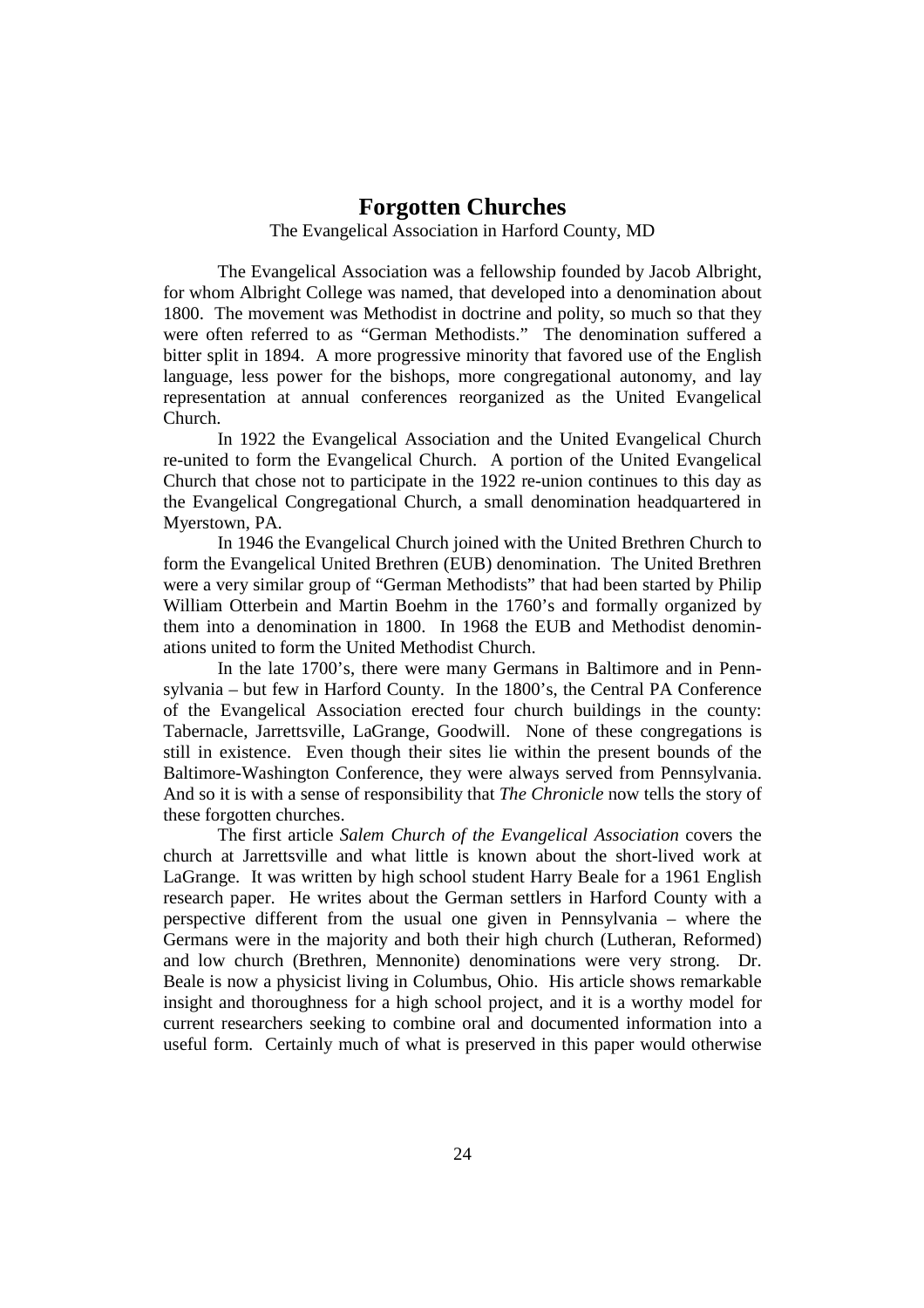have been forever lost. We thank Dr. Beale for his permission to reprint his article in this form.

Also worthy of mention in connection with the first article is the English teacher whose inspiration and mentoring made the paper possible – Flora Hankins Wiley. Cited as Mrs. A. Ross Wiley in the footnotes, she had an interest in local history and a particular passion for capturing oral history. It is believed that her students over the years produced dozens of similar papers combining written and oral information in a scholarly fashion on a variety of Harford County topics. Encouraged by the success of *The Chronicle* in locating Dr. Beale's work, the county historical society is making a concerted effort to gather into a collection as many of these papers as can be located.

The second article *On the Wrong Side of the Line* covers the remaining two churches: Tabernacle and Goodwill. Compiled by the conference archivist Dr. Milton Loyer from materials at the archives, it continues the story of the "German Methodists" through the Evangelical and EUB denominations. While it was the split in 1894 that caused the demise of the work in Jarrettsville and LaGrange, it was the union in 1968 that ended the remaining witness of Jacob Albright's spiritual descendants in Harford County.

 In addition, Appendix IV of the second article sketches every known nolonger-existing Pennsylvania church within the territory that came into the Central Pennsylvania Conference from the Baltimore Conference in 1962, when conference boundaries were conformed to the state lines. This little-known information is a valuable contribution to the history of our conference.



Goodwill Church of the Evangelical Association, southwest of Jarrettsville MD – on Hess Road, between state routes 146 and 152.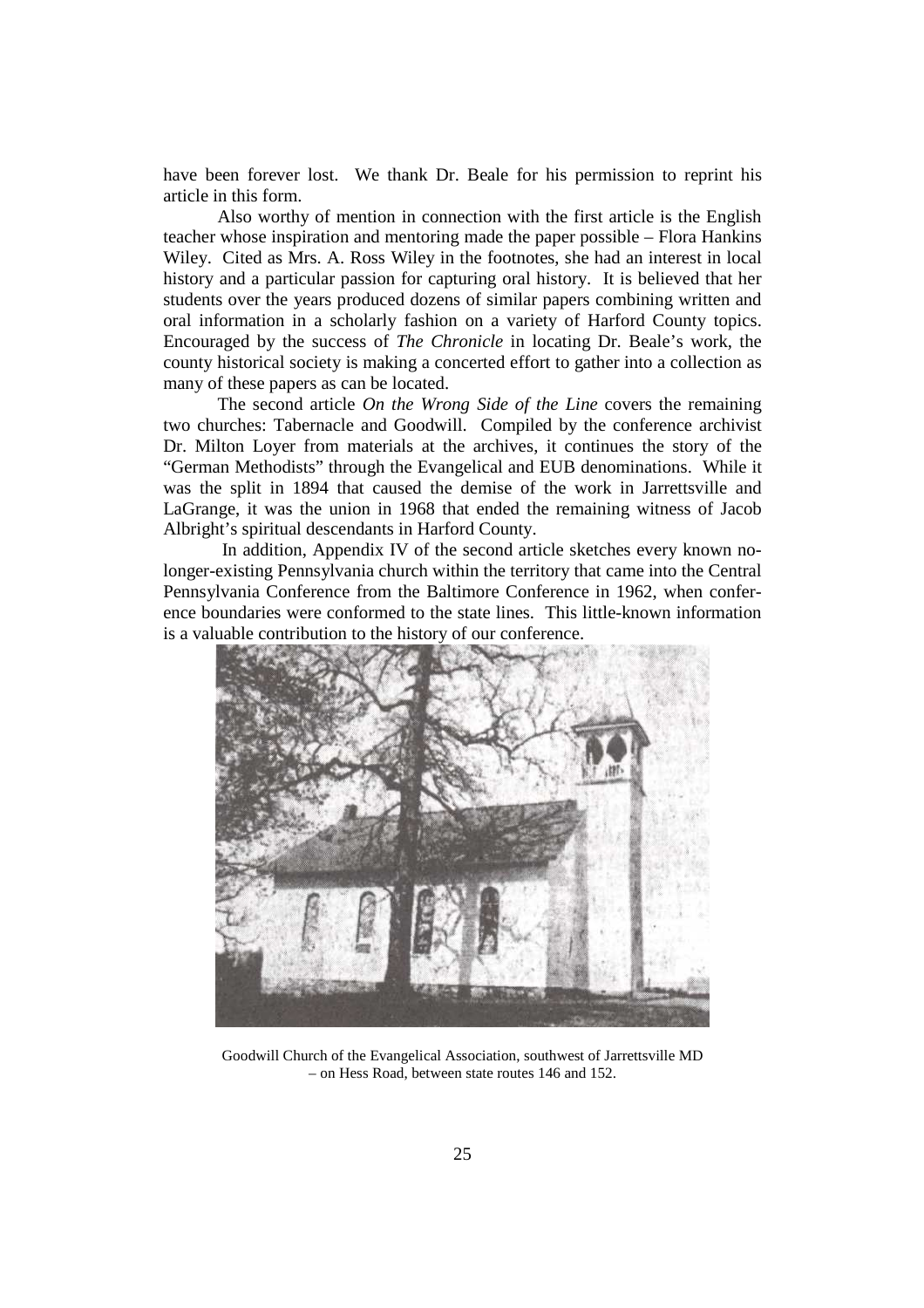# **Salem Church of the Evangelical Association**

Jarrettsville, Maryland

by Harry Beale, 1961

#### *Introduction*

 This… was Salem. The massive wheels of history turned slowly in Salem's direction in the first part of the nineteenth century when the rate of German immigration to this country increased. The wheels turned slowly and made deep impressions, impression that have not worn away with the friction of time.

 The Germans had long been known in America. Their first notable appearance was during the American Revolution, when England hired the Hessians – German mercenaries. During the war, since the Germans had a natural ability to judge good farmland, the rate of desertion in the Hessian armies was high. These deserters, from among the common people of Germany, settled close to the areas where their armies had been the most – hence many of them settled in New York, Pennsylvania, and Maryland.

 Later, as time passed and these Germans became more settled, they sent back to the homeland for their friends and relatives. This sudden mass immigration changed the previously friendly feeling in America toward the former Hessians and their families to a desire for segregation.

Jarrettsville was no exception. The Germans here were made fun of and ridiculed wherever they went. In religion it was the same – the Germans were made to feel uncomfortable at the local churches. It is at this point that this paper begins…

#### *The Beginning*

 In the early part of the nineteenth century, the rate of German immigration into the United States increased.<sup>1</sup> Some of the German immigrants came to the port of Baltimore, up the two turnpikes from Baltimore City into Harford County, and settled around Jarrettsville.<sup>2</sup> Some of the men arriving at this time were Jacob Gross, Godfrey Abbott, Marcus Stengle, Jacob Hildt, Christian Schriver, John Schuster, John Heil, and John Gross.<sup>3</sup> They came to America for several reasons: the famines, wars, and industrial revolution in Europe. In addition, the isolationist

<sup>&</sup>lt;sup>1</sup> Owens, <u>Baltimore on the Chesapeake</u>.

<sup>&</sup>lt;sup>2</sup> Wiley, Mrs. A. Ross.

<sup>&</sup>lt;sup>3</sup> Gross, James. A list in the May 22, 1925, *Bel Air Times* includes the name of Jacob Hill, which Dr. Gross believes to be an Anglicized rendering of Jacob Hildt.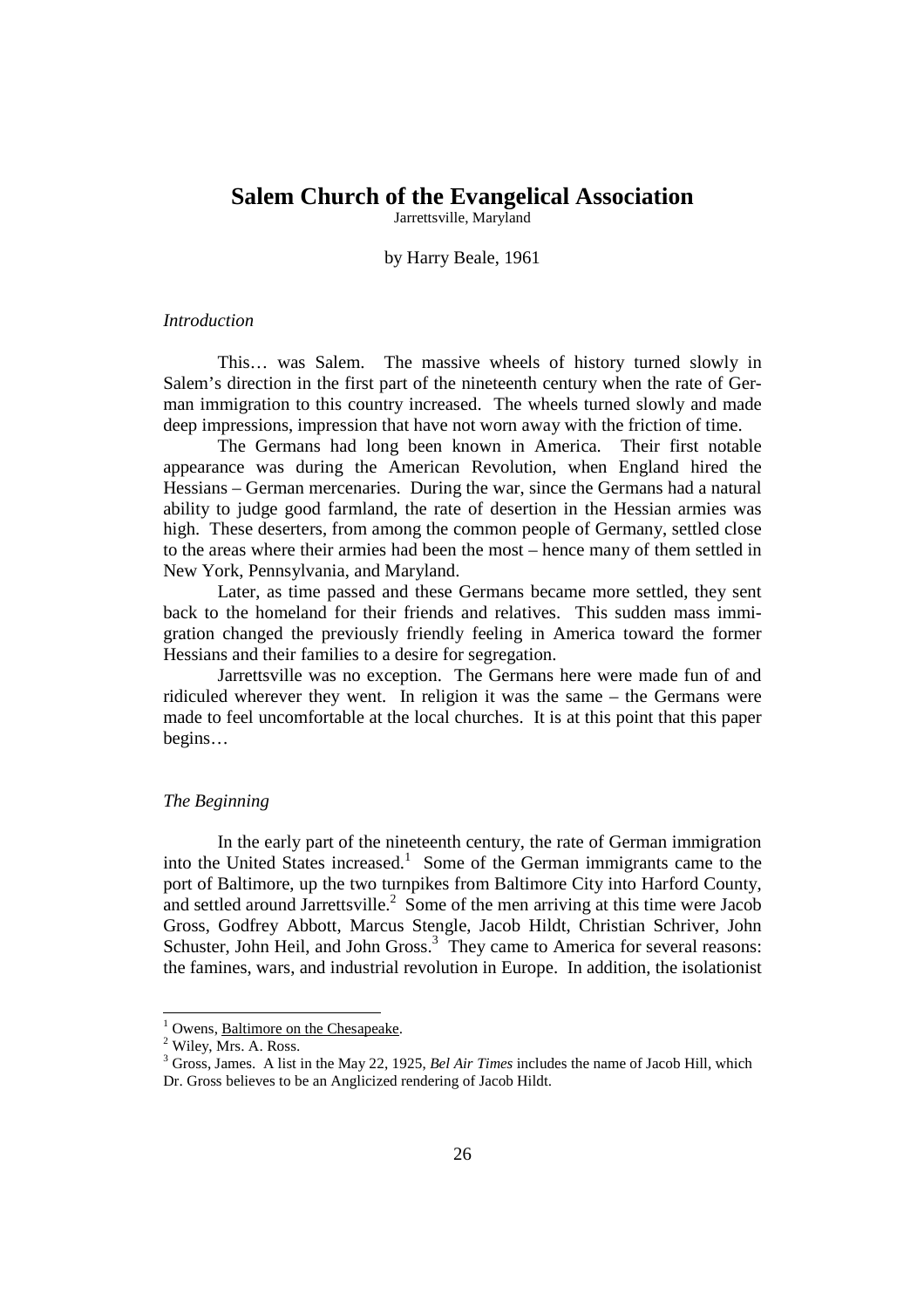policy of the United States that made it unlikely that their sons would be taken off to war.

 This mass immigration formed a distaste in the mouths of the community. A few Germans would not have been so bad – but there were too many of them, and they were sticking together. Because the Germans could not speak English, they were thought to be slow-witted and dumb, and they were the object of jokes and pranks.<sup>4</sup> This attitude of unfriendliness was noticeable wherever the new Americans went. Slowly this attitude changed, however, to envy. These new Americans worked hard on their land, and they very soon produced better crops than the surrounding farmers.

 The natives of the community kept the upper hand around the Germans, and continually pushed them down. The struggled intensified when the Germans tried to attend the local churches. At Calvary Methodist Episcopal Church in Jarrettsville, they were politely shunned. At Bethel Presbyterian Church, they were made so unwelcome that they felt insulted.<sup>5</sup>

 This was too much, and the Germans knit closer together and formed their own church. But their poverty would not enable them to erect a church building at that time – most of the area Germans made their living farming, burning chestnut wood for charcoal, or working at the ore banks below Madonna.<sup>6</sup> And so they held services in Marcus Stengle's house until such a time as they would prosper enough to build a church. One source indicates that "meetings were held in the house of Mr. and Mrs. Stengal. Mr. Marcus Stengal came from Alsace-Lorraine and married Mary Rearick, sister of Rear Admiral Rearick of the United States Navy, and owned what is now the Breidenbaugh farm. The old log house, recently torn down by Albert Breidenbaugh, is the one in which their meetings were held."<sup>7</sup>

## *The Progress*

 $\overline{a}$ 

 Finally the day arrived when the Germans bought a tract of land, on the main road, where they could build a church. On April 7, 1849, John Horn deeded some forty-eight<sup>8</sup> acres known as "Plaines and Bell's Habitations" to Adam Horn

<sup>&</sup>lt;sup>4</sup> Gross, James. Edward Breidenbaugh agreed with this assessment.

<sup>&</sup>lt;sup>5</sup> Gross, James. Again, Edward Breidenbaugh agreed with this assessment.

<sup>6</sup> Breidenbaugh, Edward. Mr. Breidenbaugh's grandfather, John Boanick, who lived on the present Breidenbaugh farm near Madonna, was a blacksmith and shod the mules at the ore banks. Also, John Rearick ran a blacksmith shop in what was later the Sunday School building for some time.

 $^7$  Brown, History of Jarrettsville Methodism, 1805-1945. Edward Breidenbaugh agreed with Mrs. Bown and added that Mr. Stengle was a slow, quiet man while Mrs. Stengle was very talkative. Will Emrick said that Mrs. Stengle always carried a parasol with her on Sunday.

 $8 \text{ Land Records}$ . The certificate of survey was made by John B. Henderson, November 29, 1843.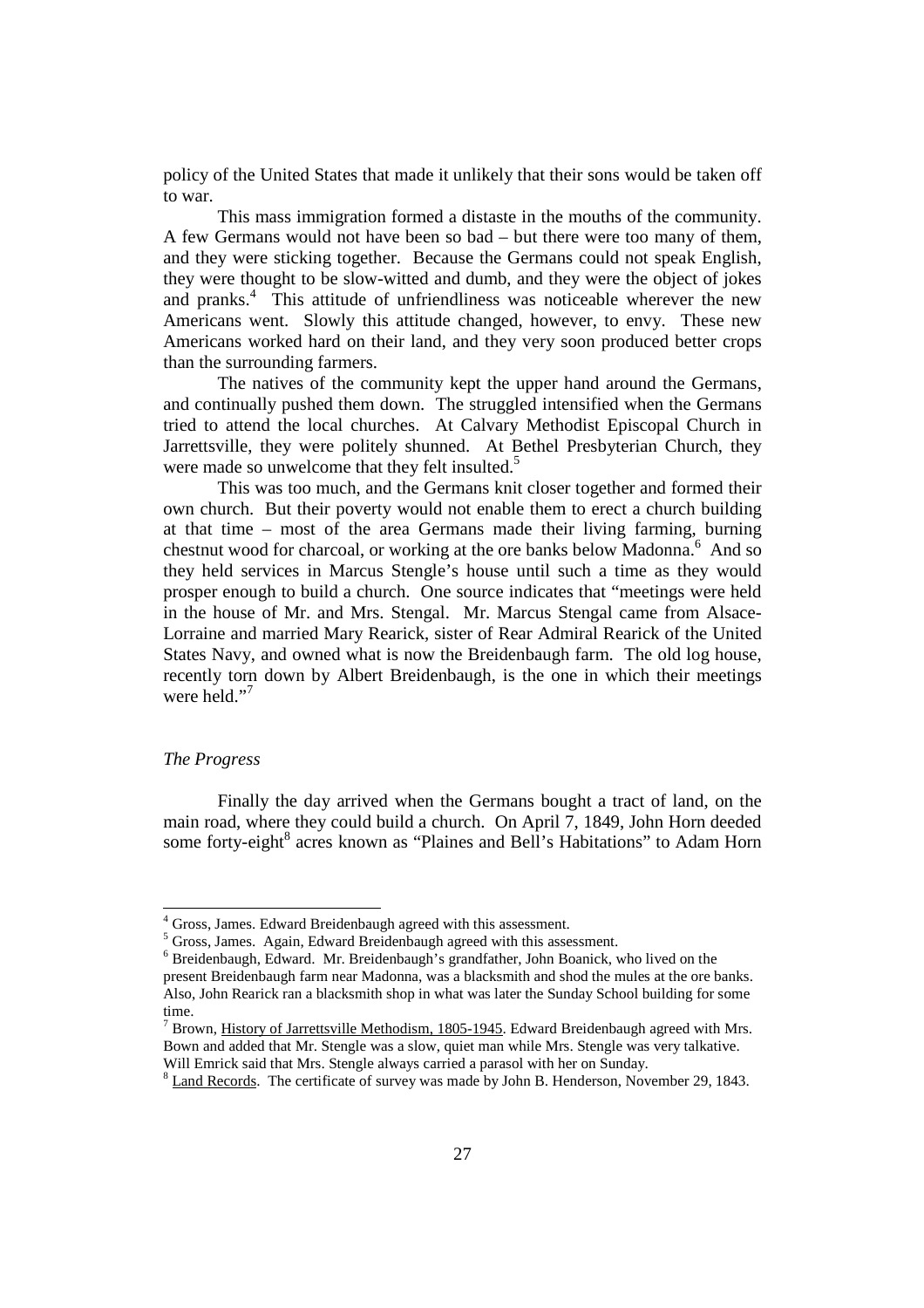for six hundred dollars, current money. John Horn signed the deed with an  $X^9$ . On June 13, 1849, Adam and Charlotte Horn deeded three-quarters of an acre of land to George Gross, Jacob Gross, and Henry Hess, trustees of the Evangelical Association, for five dollars *specie*. The land in this deed was called "Plaines" and the formal description read "beginning at a Stone bearing southeast eighttenths of a perch from a large bounded Hickory, in or near the mouth of an old lane on the east side of the great road leading from the Black Horse to Jarrettsville, and running thence parallel to said lane one course, to wit,  $N39\frac{1}{2}$ °E six perches, S39½°W twenty perches to the afore-said road, and thence with the same to the beginning."<sup>10</sup>

 While June 13, 1849, is the date of record, there is other information that would place the transfer of the property later or earlier. One source indicates, "There is a deed recorded in the courthouse in Bel Air dated February 18, 1865, for a half acre of land known as "The Plains" from Henry Horn and Ellen, his wife, to Jacob Hildt, George Gross, and Henry Hess, trustees, on which to erect a house of worship for the Evangelical members in the Jarrettsville neighborhood."<sup>11</sup> There are also at least two tombstones in the cemetery dated prior to 1849. Their inscriptions read:

| <b>SACRED</b>                            | Hier ruht                 |
|------------------------------------------|---------------------------|
| In the Memory of                         | Conrad                    |
| Jacob Gross                              | Solin son                 |
| He was born                              | Conrad & Catherine        |
| In the year 1776                         | Gluck                     |
| He died February 26 <sup>th</sup> , 1842 | Geb. al October 10, 1835  |
| Aged 65 years                            | Gest. al October 11, 1847 |
|                                          |                           |

 The most likely scenario is that the Evangelical Association had been given permission to use the land for a cemetery and/or erected a church building while John Horn owned the land. When his sale of the land to Adam Horn raised

 $9 \text{ Ibid.}$  Liber HDG, Folio 35, page 40. From his signature, it is believed that John Horn could neither read nor write. He went to Thomas Bay and John Arthur, Justices of the Peace, and they verified the transaction.

 $10$  A perch is 16.5 feet. The deed also governs how the trustees should be replaced and how bankruptcy of the church should be handled, should it ever occur. Adam Horn apparently could read and write, but his wife could not. Charlotte Horn signed the deed with an X. On June 30, 1849, Adam and Charlotte Horn went to Thomas Bay and John Arthur, Justices of the Peace, who verified the transaction. The justices added that "the said Charlotte Horn having signed and sealed said deed out of the presence and hearing of her husband, and the said Charlotte Horn being by us examined apart from and out of the presence and hearing of her husband, acknowledges she doth execute the same freely and voluntarily and without in a need thereto by fear of his displeasure." <sup>11</sup> Brown, Lillian. History of Jarrettsville Methodism 1805-1945. Mr. Harry Beale went to the Harford County Land Records Office in the Bel Air courthouse and read every deed that Salem Church had made and every deed that Henry Horn had made, in the process reading some twentyfour deeds, and found no such deed. He then spoke to an office staff member who replied that if the deed was not in the books, then it did not exist. See footnote 19 for a possible explanation for Mrs. Brown's statement.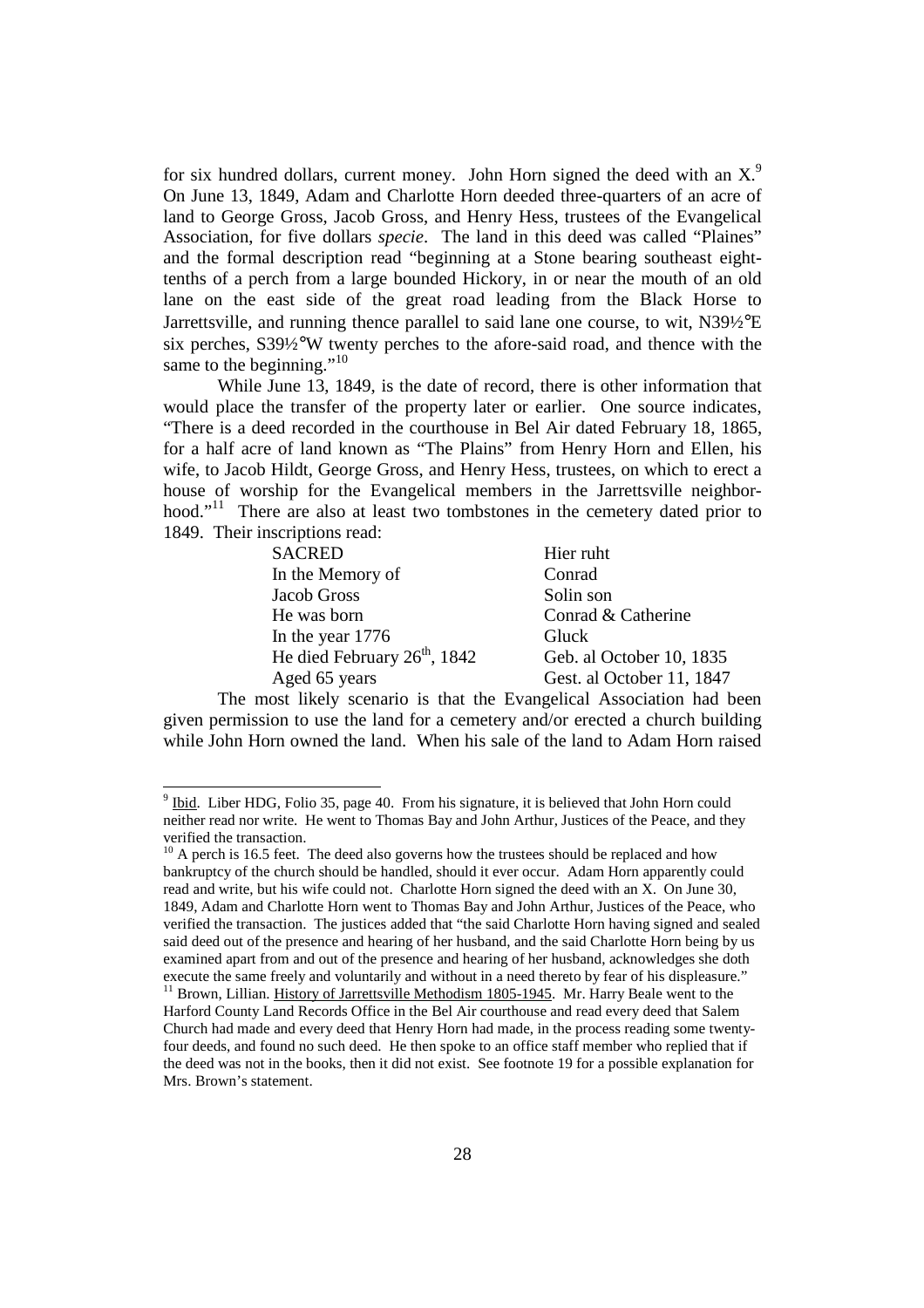questions about the status of the congregation, Adam made things proper by selling the land to the church for five dollars. $^{12}$ 

The first church was a log structure,<sup>13</sup> approximately twenty feet wide and twenty-one feet long.<sup>14</sup> It was covered with cut board at some later date, and then it had the appearance of a frame church.<sup>15</sup>

 Soon so many people were coming to the church that they annexed the cobbler's shop next door as a Sunday School building. <sup>16</sup> The shop had room for a class upstairs and a large class on the first floor.<sup>17</sup>

#### *The Successful Period*

 Up to this time Salem had been on a circuit with the LaGrange church at Rocks, the Tabernacle church at Peachbottom, and the Goodwill church at Rutledge.<sup>18</sup> Since Salem and Goodwill were growing by leaps and bounds, it was agreed that the circuit was ready to erect a home for its pastor. Salem church then bought land on which a parsonage could be built. On April 18, 1865, Henry and Ellen Horn deeded one half acre to Henry Hess, George Gross, and Jacob Hildt, trustees of the Evangelical Association, for two hundred dollars "to be held by the said trustees and their legal successors in office forever, as a lot for a parsonage, in trust for the use of the Evangelical Association."<sup>19</sup>

 The land in this deed is called "The Plains" and the legal description was as follows. "Beginning made for the said lot at a bounded stone set up as a boundary of division between the Henry I. Horne's part and Solomon Brookhart's part of said tract on the east side of the public road leading from Jarrettsville to the Black Horse, and running with said division line N36½°E sixteen perches and sixteen links, then S53½°E four perches and three-quarters to a stake, then S36½°W seventeen perches to the east side of the road aforesaid at a stone on an outline, then with said line and road,  $N50\frac{1}{2}$ °W four perches and three-quarters to

 $12$  Emrick, Will. Edward Breidenbaugh, who agrees that this is a likely scenario, states that all the facts surrounding the transfer can no longer be determined with certainty.

<sup>&</sup>lt;sup>13</sup> Emrick, Will. <sup>14</sup> Brown, *op. cit*.

<sup>&</sup>lt;sup>15</sup> Breidenbaugh, Edward. Mr. Breidenbaugh said that when the old church was torn down it was frame. Mr. Emrick said that the first church had been a log church. I concluded that it had been

log with framing over the logs.  $^{16}$  Emrick, Will. Both he and Mr. Breidenbaugh agree that at one time the building had been a cobbler's shop.

<sup>&</sup>lt;sup>17</sup> Personal Observation. I examined the building.

<sup>&</sup>lt;sup>18</sup> Breidenbaugh, Edward.

<sup>&</sup>lt;sup>19</sup> Land Records. Liber WHD, Folio 16, page 65. Despite the discrepancy in the month, this is undoubtedly the deed referred to in Brown's History of Jarrettsville Methodism, 1805-1945 and discussed in footnote 11.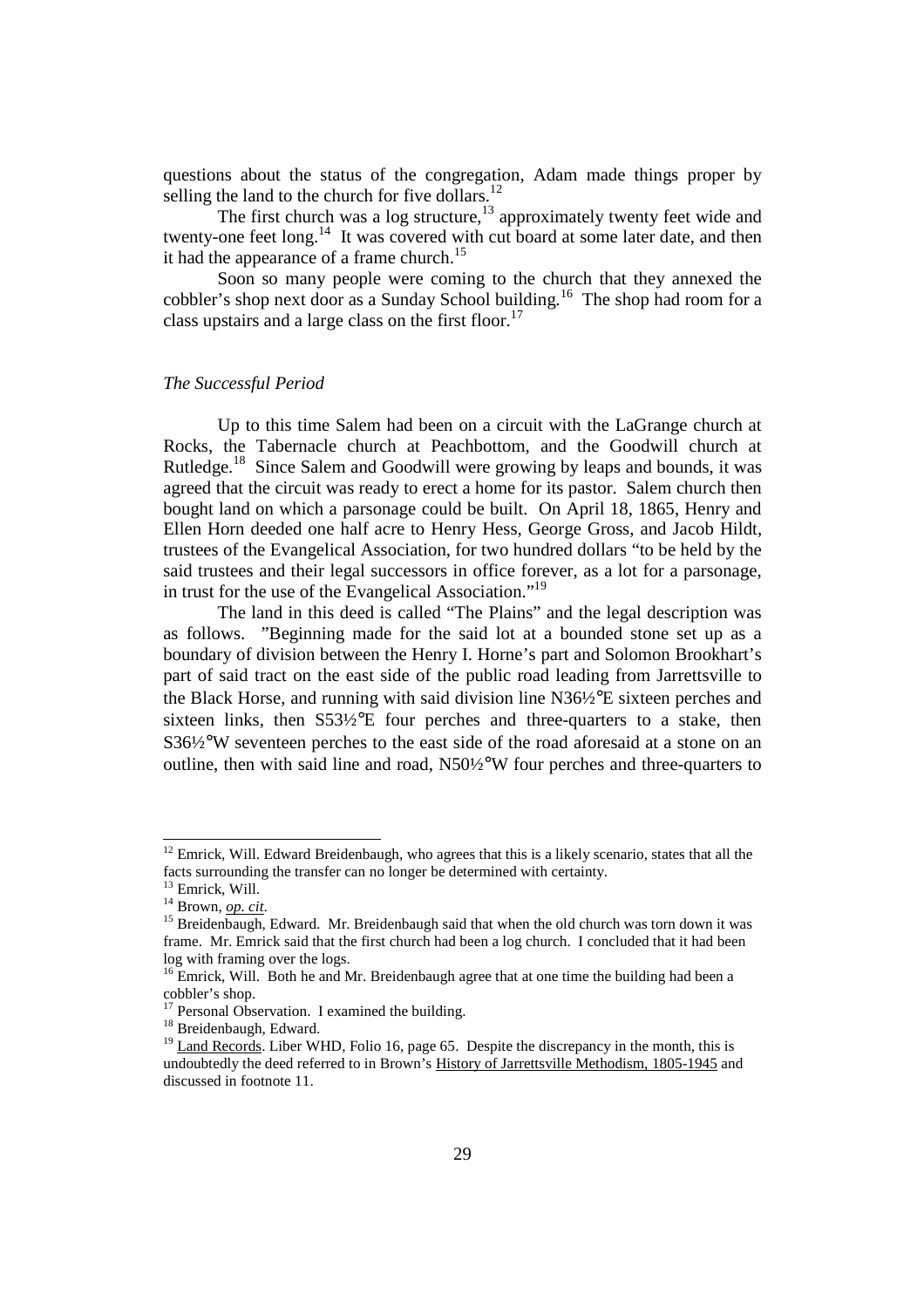the beginning aforesaid, containing one-half acres of land, more or less. $120$  For some unknown reason, however, the church did not build a parsonage on this tract of land at this time.

 Nine years later they purchased another tract for this purpose. On June 6, 1874, Robert A. and Maggie Nelson deeded one and one-half acres of land to Jacob Gross, Dennis Standiford, and Henry Hess, trustees of the Evangelical Association, for seven hundred dollars "and consideration of the premises." The land was called "Glenn's Inheritance"<sup>21</sup> and the legal description was as follows. "Beginning at a stone set-up on the southeast side of the public road leading from Jarrettsville to the Black Horse, and running thence and bounding on said road N45°W thirty-seven perches and twenty-four links and thence bounding with John Bonick's tract, S31°W twenty perches and four-fifths, and thence and bounding on the remaining part of the said Nelson's tract S62°E thirteen perches and two-fifths, still bounding on said tract N31½°E sixteen perches and four-fifths to the place of beginning aforesaid, containing one acre two rods and eighteen square perches, more or less.<sup>22</sup>

 The church then built its parsonage, which has not been remodeled in any way since it was constructed.<sup>23</sup> It has three rooms and a shed-type kitchen  $\frac{1}{2}$  downstairs, and two bedrooms upstairs.<sup>24</sup> This completed, the congregation decided to sell the first tract of parsonage land that they had never used. So on February 20, 1877, Henry Hess, George Gross, and Jacob Hildt sold that property to "Amanda Nelson, wife of Joshua R. Nelson" for six hundred dollars.<sup>25</sup>

 Since Salem now had a resident preacher, the church wanted to have more services. It already had Sunday School and church services on Sunday mornings, so it added Sunday evening church services.<sup>26</sup> Then it started having revival services periodically. It was here that the evangelical spirit of the church really blossomed.<sup>27</sup> Another service of note was the baptismal service. Infant baptism was the rule, and the preachers baptized almost all of the members' children.<sup>28</sup> A service well-liked by the preachers was the Harvest Home service. Everyone that came brought something, from fruit to canned goods to farm crops, and after the

<sup>&</sup>lt;sup>20</sup> Land Records, *op.cit.* A link is 7.92 inches. The deed also gave Henry Horn first option to buy the land if Salem ever sold it.

<sup>21</sup> According to the May 15, 1925, *Bel Air Times*, the land "where Corad Breidenbaugh, John Boanier, David Wilson and the German parsonage are today belonged to John Glenn, brother of William Glenn... the grandfather of Mrs. Jarrett."

 $22$  Land Records. Liber ALJ, Folio 31, page 83. As measures of area, a rod is  $\frac{1}{4}$  acre and a square perch is 272¼ square feet.

<sup>&</sup>lt;sup>23</sup> Wilson, Laura.

<sup>24</sup> Emrick, Will.

<sup>&</sup>lt;sup>25</sup> Land Records. Liber ALJ, Folio 36, pages 3 and 2406. Henry Horn approved the sale and was given five dollars to give up his option.

 $^{26}$  Preston, Leona and Gross, James.

<sup>27</sup> Preston, Leona.

<sup>28</sup> Hildt, Paul.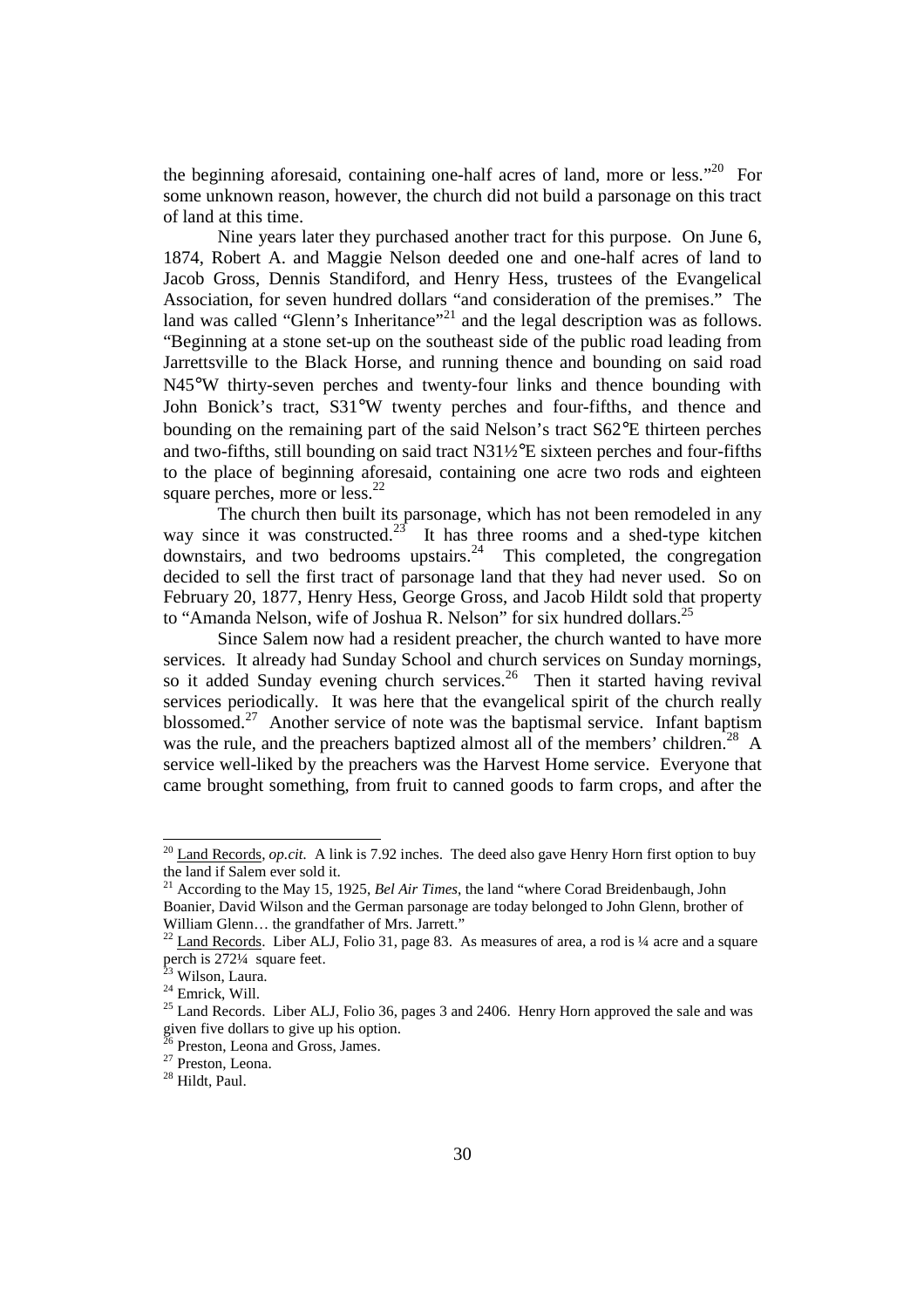service everything was given to the preacher.<sup>29</sup> Another unusual and often emotional event was the farewell service, at which the preacher being replaced would give his farewell sermon to those whom he had served during his tenure.<sup>30</sup>

 During this time the community's dislike of the Germans was still strong, and so the Germans' ties to one another grew stronger. Although the Germans did not want to remain segregated, there was nothing they could do. Then their desire to be like the others caused them to build a new church. They wanted a big, pretty church like the other people had – and besides, Bethel was getting ready to erect a church.<sup>31</sup> One night they had a festival to raise money for the new church, and while at the festival they started tearing the old one down.<sup>32</sup> Marion Anderson from Shawsville was the carpenter who built the new church.<sup>33</sup> David Wilson, who lived across the road from the church, also helped to build it.<sup>34</sup>

Marion Anderson also built the first Holy Cross church, and he died just as he was about to complete it. During a windstorm, before anyone else completed the church, it blew down. Malcom Wiley's father later rebuilt Holy Cross church. Marion Anderson also helped build Ayres Chapel. A short time later it was noticed that the steeple on Ayres Chapel swayed in the wind, and so it was lowered by several feet.<sup>35</sup>

 When Salem was first built, the ceiling was formed by the inside of the roof. The sides were not tied together very well, and when the bell was rung the whole church shook. Then a windstorm, the same one that blew down Holy Cross church, twisted Salem. The people were so afraid that the church would fall down that they got another carpenter to tie the sides of the church together. He also made the ceiling lower, thus bracing the roof and the sides. $36$  While the carpenter was fixing the church, the people held services in the Sunday School building.<sup>37</sup>

 When the new church was completed, it was a beautiful structure. It was a white frame church with a very high steeple. The bell could be heard for miles around.<sup>38</sup> There was a small vestibule on the front of the church. The vestibule had double doors on the outside, with a fancy window above them. There were three windows on each side of the church, and two in the front. There was also a small circular window in the front of the church, near the top. There were

<sup>&</sup>lt;sup>29</sup> Preston, Howard.

<sup>&</sup>lt;sup>30</sup> Preston, Leona and Breidenbaugh, Edward.

<sup>&</sup>lt;sup>31</sup> Breidenbaugh, Edward. Mr. Breidenbaugh said the new Salem was built the same time as the new Bethel. He said it took two years to build the new Bethel but only one year to build Salem. According to Miss Joan Smith, Bethel was dedicated in 1886 – so the new Salem was likely built in 1885. Brown's History of Jarrettsville Methodism 1805-1945 states that the new Salem church was erected in 1889. According to Malcolm Wiley, the records of Marion Anderson, the builder of the new church, were burned. [editor's note: The new Salem church was dedicated 10/2/1887.] <sup>32</sup> Breidenbaugh, Edward.

<sup>&</sup>lt;sup>33</sup> Salem Church Records.

<sup>&</sup>lt;sup>34</sup> Breidenbaugh, Edward.

 $^{35}$  Ibid.

<sup>&</sup>lt;sup>36</sup> Troyer, Edwin.

<sup>37</sup> Emrick, Will.

<sup>38</sup> Wheeler, James. He heard the bell at Black Horse.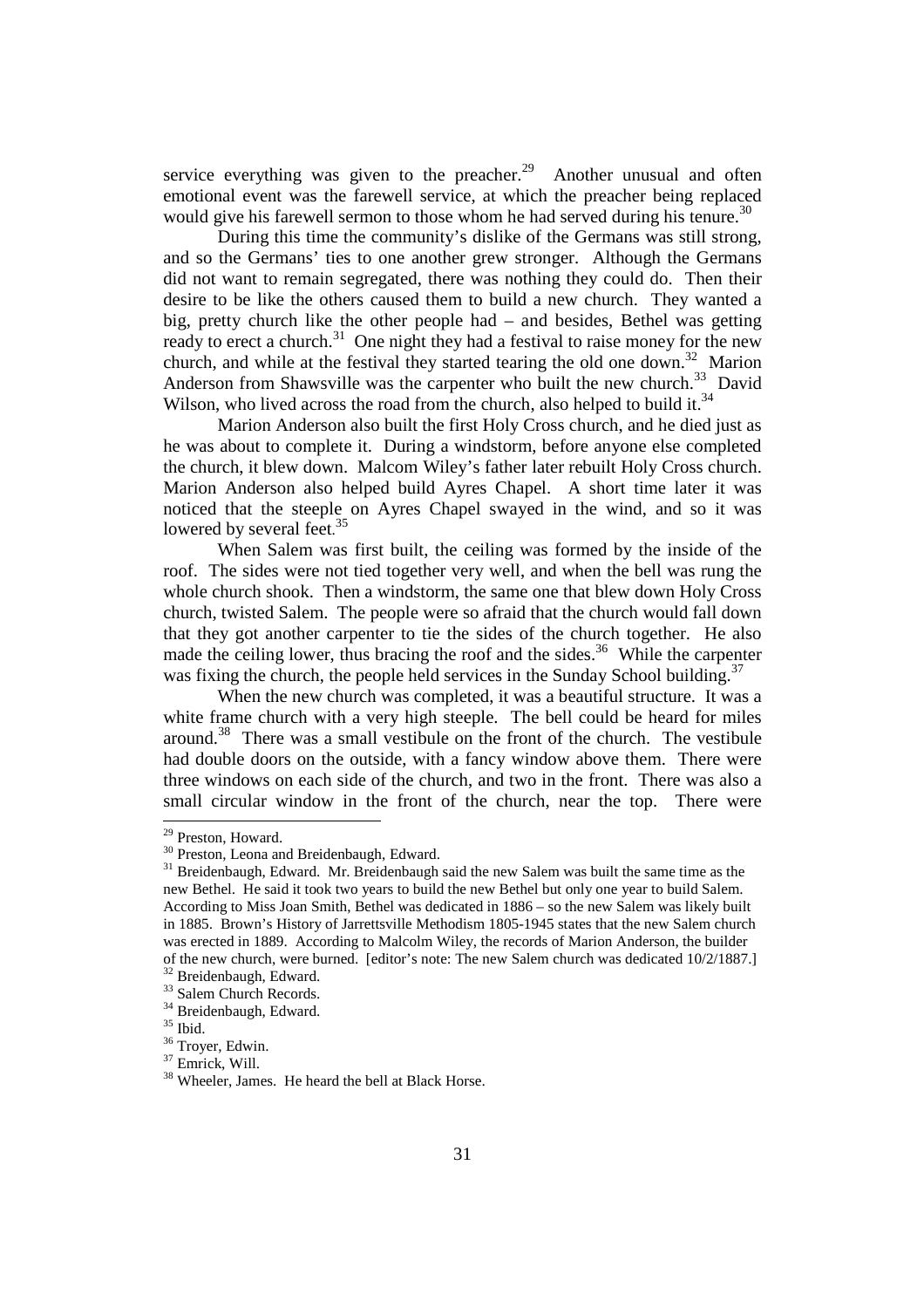wooden shingles on the comb roof and two chimneys, one on either side of the church.<sup>39</sup> There were three steps in front, one of cement and two of slate.

 There were three aisles, the main aisle in the center of the church and two smaller ones against the walls on either side. There were two pot-bellied stoves, one on either side, halfway up the side aisles. A semi-circular altar rail surrounded the pulpit area, which had a rise of three steps and held two chairs and a desk. There were four choir benches, two on each side, and a bookcase in the left-hand corner. The organ was on the right side between the choir benches and the pulpit.<sup>40</sup> The walls had four-foot-high wainscoting, and the second ceiling was completely wainscoted. The carpet was red with stripes in it, and the church was illuminated by kerosene lamps.<sup>41</sup>

 At first the church windows were clear glass, but later it became the fashion to have stained glass windows. Because it lacked the funds to purchase stained glass, the church bought special colored paper which, when dipped in warm water and pasted on the plain glass, gave the appearance of stained glass.  $42$ 

 While the services in Stengle's house and the old church had been conducted in German, the services in the new church were mostly conducted in English – but some of the elderly men always prayed in German.<sup>43</sup> The Germans were still striving to be as good as anyone else, but four times a year the Presiding Elder in the Evangelical Association came to Salem on Saturday and held services in German.<sup>44</sup> When the community people heard that they still had services in German once in a while, they teased the Germans even worse. What is one man's comfort and inspiration is another's jest and scorn."<sup>45</sup>

 Then the German youth were especially teased by their peers. When the young people decided they could not suffer any more for their attendance at Salem, they went off to Bethel and Calvary.<sup>46</sup> Once the young Germans were in the other churches, the community realized that they were not so bad after all. While good for community relations, this acceptance proved to be the beginning of the end for Salem.

#### *The Beginning Decline*

 As Salem started on a down grade, with its young people leaving for other churches, the congregation decided to sell some of its land. On December 28, 1889, Jacob Gross, Dennis Standiford, and Henry Hess sold to David Wilson for

<sup>&</sup>lt;sup>39</sup> Markline, Ben. He still has some of the shingles.

<sup>&</sup>lt;sup>40</sup> Some of the organists were Kate Slade, Mary Markline and Kate Schuster.

<sup>&</sup>lt;sup>41</sup> Markline, Mrs. Ben.

<sup>42</sup> Breidenbaugh, Edward.

<sup>43</sup> Gross, James.

<sup>&</sup>lt;sup>44</sup> Breidenbaugh, Edward.

<sup>&</sup>lt;sup>45</sup> Commager, Freedom, Loyalty and Dissent.

<sup>46</sup> The Schuster children were among the first to go off to Bethel.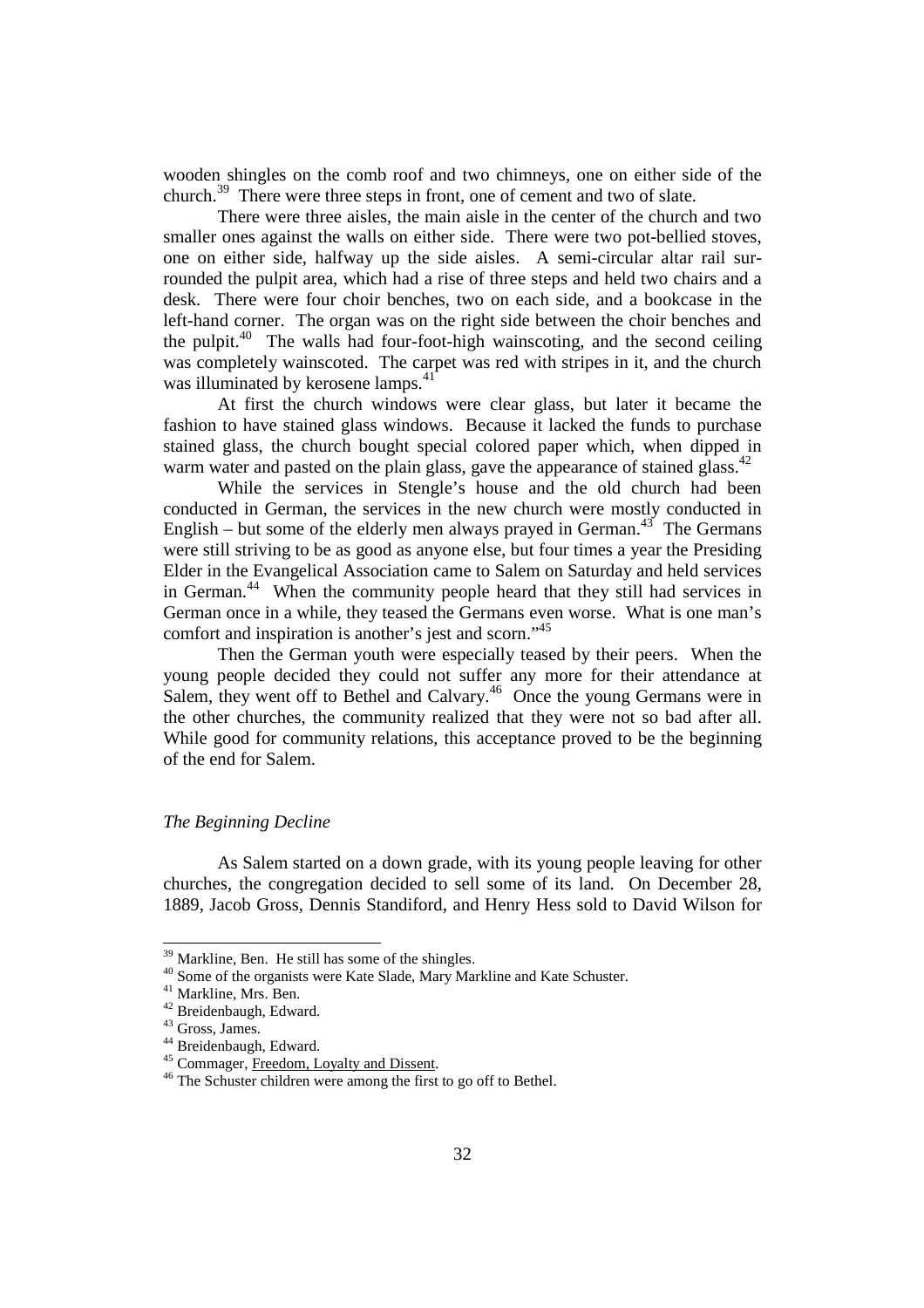forty dollars the unused half of the lot on which the parsonage sat. "Beginning on the east side of Boanick's lane and bounding on the remaining part of the parsonage lot fourteen and one-tenth perches to Conrad Bradenbaugh's land, then bounding on said land seven and three-quarters perches to said Wilson's other lot, and thence bounding on said lot thirteen and two-fifths perches to Boanick's Lane, thence with the east side there of eleven and one-fifth perches to the beginning, containing three-quarters of an acre. $47$ 

It was soon thereafter that a crucial blow befell Salem. Beginning in 1891, the Evangelical Association suffered a denominational split. The Goodwill church, which up until this time had been so close to Salem, sided with one faction while Salem supported the other. Each side claimed to be the true Evangelical Association, and so no small argument developed between the people of Goodwill and those at Salem. A civil trial in Pennsylvania in 1894 determined that the faction supported by Salem was the true Evangelical Association, and the faction supported by Goodwill was forced to become the United Evangelical Church.<sup>48</sup>

 While the legal battles were going on, both factions claimed ownership of Salem. Once there were two preachers there at the same time – a Rev. Baumgardner, and a Rev. Cleaver. Both had their families and furniture in the little parsonage, too. Finally they could stand one another no longer, so during a ruckus the Rev. Mr. Baumgardner kicked out the Rev. Mr. Cleaver. He also threw all Mr. Cleaver's furniture out on the porch. David Wilson took Mr. Cleaver in for about two days, until he could gather his assets about him, and then he left.<sup>49</sup> Goodwill later built a parsonage for the pastors of the other faction.

Even though the faction that Salem and  $LaGrange<sup>50</sup>$  sided with was the legal Evangelical Association and in the majority nation-wide, it was in the minority in the eastern United States. While Goodwill and Tabernacle continued to associate with sister United Evangelical churches in Baltimore and York County, Pennsylvania, Salem had no other Evangelical Association congregations within a reasonable distance. When the congregation became too weak to support a pastor, it had to be joined with sister Evangelical Association churches in Lancaster County, Pennsylvania. This awkward arrangement further reduced Salem's credibility in the community.

 Another lingering "thorn in the flesh" for Salem was the way in which the Evangelical Association controlled the assignment of preachers, not allowing any minister to remain at the same post for more than three consecutive years. From

<sup>&</sup>lt;sup>47</sup> Land Records. Liber ALJ, Folio 55, page 529.

<sup>48</sup> Bayne, George E., Sr. and Breidenbaugh, Edward.

<sup>49</sup> Breidenbaugh, Edward.

<sup>&</sup>lt;sup>50</sup> I'm not sure when the LaGrange church closed, but the pews went to the Chestnut Grove AME church which dates from 1893 – and so it appears that LaGrange closed about that time. I visited the spot where the church had been, and all that is there now is a foundation – from which I concluded that the LaGrange church had a vestibule. In the process of gathering information for this paper, I never once found the name of any person who ever went to the LaGrange church.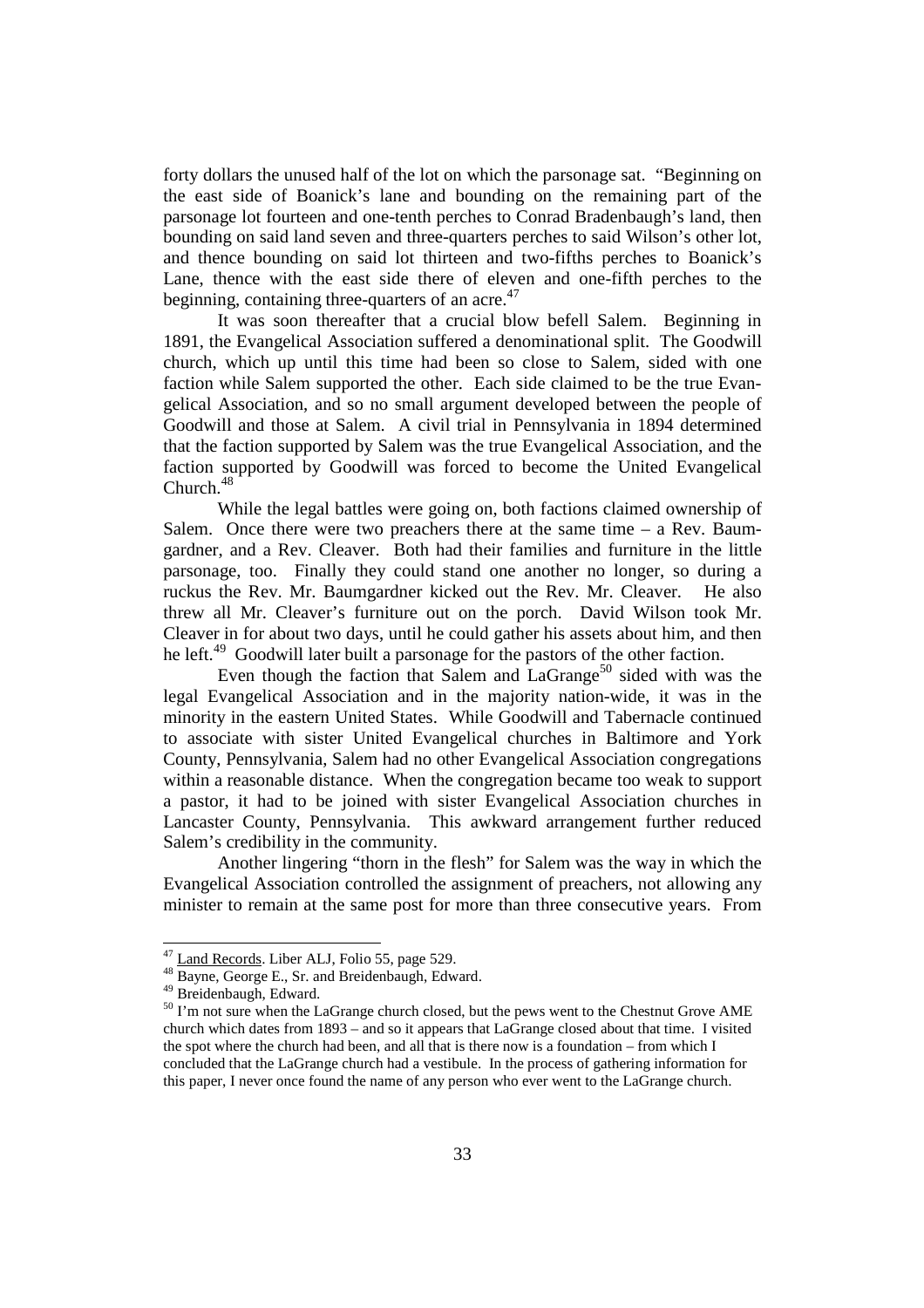the formation of the Jarrettsville charge in 1870 until Salem closed in 1915, the denomination had sent twenty preachers as follows. $51$ 

|                                                                                                                                                                                                                                | 1895-96 John S Farnsworth |
|--------------------------------------------------------------------------------------------------------------------------------------------------------------------------------------------------------------------------------|---------------------------|
|                                                                                                                                                                                                                                | 1896-00 CN Wolf           |
|                                                                                                                                                                                                                                | 1900-02 Horace H Romig    |
|                                                                                                                                                                                                                                | 1902-04 JW Romberger      |
|                                                                                                                                                                                                                                | 1904-07 Jerome H Smith    |
|                                                                                                                                                                                                                                | 1907-08 EM Esterly        |
|                                                                                                                                                                                                                                | 1908-09 WE Frederick      |
|                                                                                                                                                                                                                                | 1909-12 WC Beck           |
|                                                                                                                                                                                                                                | 1912-13 George Martin     |
|                                                                                                                                                                                                                                | 1913-14 Wilbur Moyer      |
| 1870-72 HA Stoke<br>1872-74 AW Shenberger<br>1874-76 AW Kreamer<br>1876-79 PF Jarrett<br>1879-82 Levi Dice<br>1882-85 BF Anthony<br>1885-88 LK Harris<br>1888-91 HH Douty<br>1891-93 AS Baumgardner<br>1893-94 Edward Fulcomer |                           |

Mr. Harris was there when they built the new church.<sup>52</sup> Mr. Douty was the first in the new building.<sup>53</sup> Mr. Moyer was there when they closed it.<sup>54</sup> The Reverend Mr. Jarrett, the first to stay for three years, was especially liked. "Rev. Jarrett not only preached religion, but lived it. He could be found going from house to house ministering to the suffering and helping those in distress, until he was called *Father Jarrett* rather than *Rev. Jarrett*."<sup>55</sup>

 Starting in 1910, since the young people had gone off to other churches and the old people were slowly dying off, the congregation became so small that Salem had to be put on a circuit with distant churches. The preachers came to Salem every other week and had to be met at White Hall.<sup>56</sup> These every-otherweek services went on for a while, but gradually they died out, too. In 1915, the church closed its doors.<sup>57</sup> Calvary's preacher came and invited the members to Jarrettsville, but Bethel still wanted nothing to do with the Germans.<sup>58</sup>

 Years later, after the 1922 re-merger of the Evangelical Association and the United Evangelical Church to form the Evangelical denomination, a preacher from Goodwill came to Salem and tried to stir up some interest. But the interest was gone, and so he went back to Goodwill.<sup>59</sup>

### *The Final Chapter*

Between 1915 and 1929 the church was used at various times for funerals.<sup>60</sup> Funerals were quite different at that time. During a funeral no one talked or moved out of place – everything was kept on the level of the mysterious.

<sup>&</sup>lt;sup>51</sup> Church Records.

<sup>&</sup>lt;sup>52</sup> Breidenbaugh, Edward.

<sup>53</sup> Gross, James.

<sup>54</sup> Brown, *op. cit*. Church records indicate the last person baptized in the church was Albert Breidenbaugh on February 8, 1914.

 $^{\rm 55}$  Ibid.

<sup>56</sup> Hildt, Paul and Markline, Mrs. Ben.

<sup>57</sup> Salem Church Records.

<sup>58</sup> Breidenbaugh, Edward.

<sup>59</sup> Greene, Mrs. Hiram.

<sup>60</sup> Brown, *op. cit*.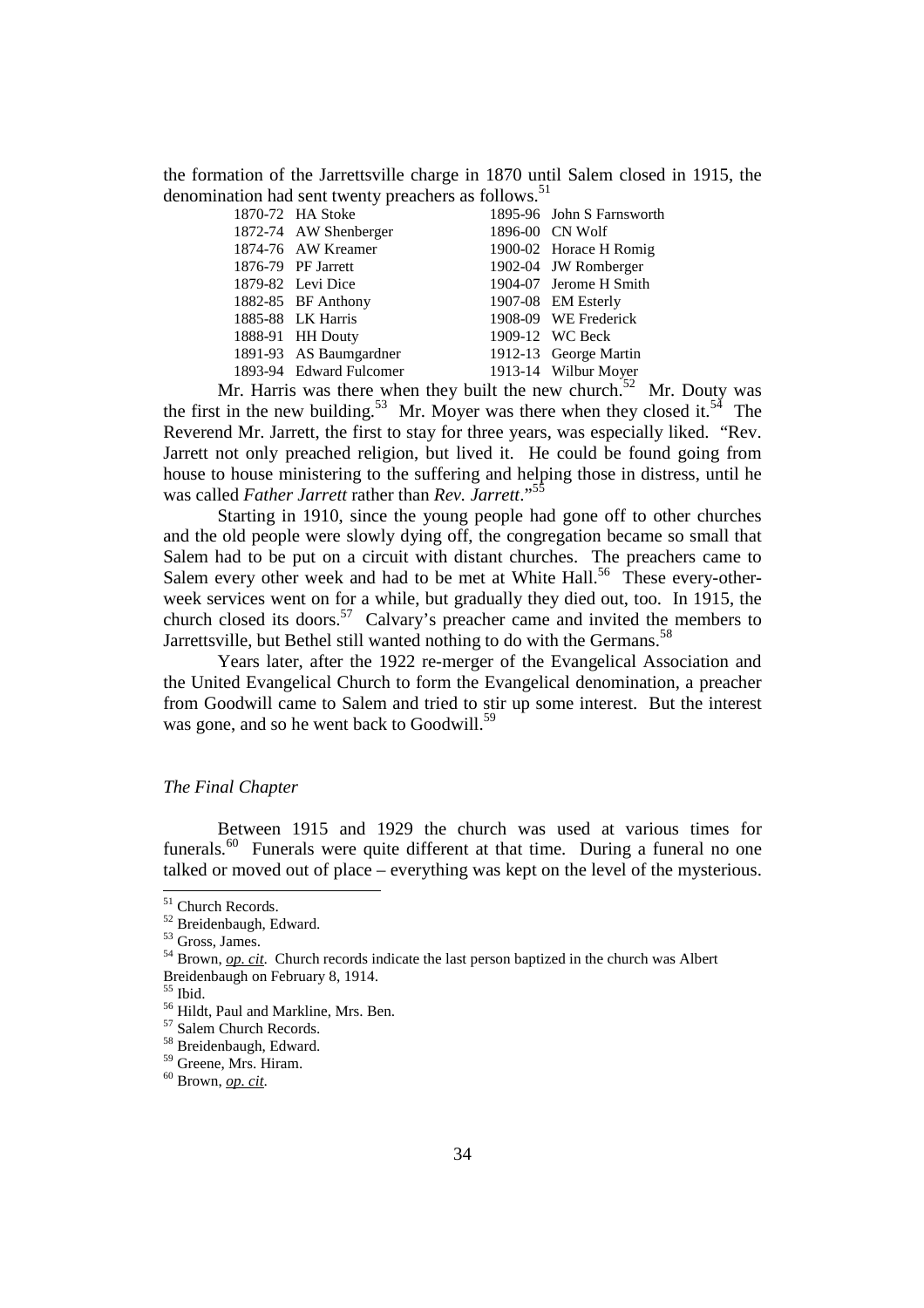The funeral coaches of the day were also distinctive  $-$  Mr. Kurtz used a horsedrawn white coach for children, and a horse-drawn black coach for adults. Another beautiful thing about funerals was the bell ringing. As soon as the coaches bringing the bodies came into sight, a man started ringing the bell. When one peal died away, he rang it again. The bell was rung the number of times equal to the late person's age.<sup>61</sup>

 The ultimate disposal of Salem's property occurred in stages. First, when it was admitted that the church was destined to never more have its own pastor, the parsonage was sold. On October 30, 1920, Conrad Breidenbaugh, Philip I. Hildt, and John P. Schuster, trustees of the Evangelical Association, deeded the remainder of the parsonage land, together with the buildings and other improvements, to John P, Schuster for "ten dollars and delivery of other good and valuable considerations."<sup>62</sup>

 Finally, when the church started to show signs of loneliness and neglect, it was decided to sell it, too. Even though the structure was still used at various times for funerals, the trustees decided to sell the building and invest the money in a fund for the perpetual care of the cemetery. $63$  An auction was held on the church grounds, with Colonel Edward Cairnes as the auctioneer. Almost everything was sold, with the following bidders purchasing the major items listed. $64$ 

| Mr. R.L. Greene<br>Mr. J. Wheeler    | pews, pulpit, Bibles, song books<br>church bell                  |
|--------------------------------------|------------------------------------------------------------------|
| Mr. J. Schuster                      | coal bucket, pulpit Bible, foundation under the<br>vestibule     |
| Mr. B. Markline<br>Mr. P. Hildt      | communion tray, some church books<br>communion pitcher and glass |
| Mr. R. Breidenbaugh<br>Mr. E. Troyer | church steps<br>organ, church building, church foundation        |
|                                      |                                                                  |

Today the pews and pulpit desk are being used at Upper Cross Roads Baptist Church.<sup>65</sup> The steps are being used on Mr. Edward Breidenbaugh's farm, and Edwin Troyer's house is built out of the lumber from the church building.<sup>66</sup> The bell is being used at the Bel Air Methodist Church.<sup>67</sup>

A year or so later a donation was taken up among the former members, and a strong iron fence was put up around the cemetery. After installation of the fence, the cemetery received very little care and grew into a briar patch. Honeysuckle grew over the fence and the tombstones, and began slowly pulling over the tombstones.<sup>68</sup>

<sup>&</sup>lt;sup>61</sup> Greene, Mrs. Hiram. Howard Preston and Leona Preston concurred with all these funeral memories.

<sup>62</sup> Land Records. Liber JAR, Folio 171, page 247.

<sup>63</sup> Brown. *op. cit*.

<sup>&</sup>lt;sup>64</sup> Salem Church Records.

<sup>&</sup>lt;sup>65</sup> Greene, R. Linney. Mr. Greene bought them and donated them to the church.

<sup>&</sup>lt;sup>66</sup> Trover, Edwin. Part, but not all, of the house is made from Salem's lumber.

 $67$  Wheeler, James. The church bought the bell on his recommendation. The pulley wheel for the rope was rotted away, and so Mr. Wheeler made another one himself.

<sup>&</sup>lt;sup>68</sup> Emrick, Will and Breidenbaugh, Edward.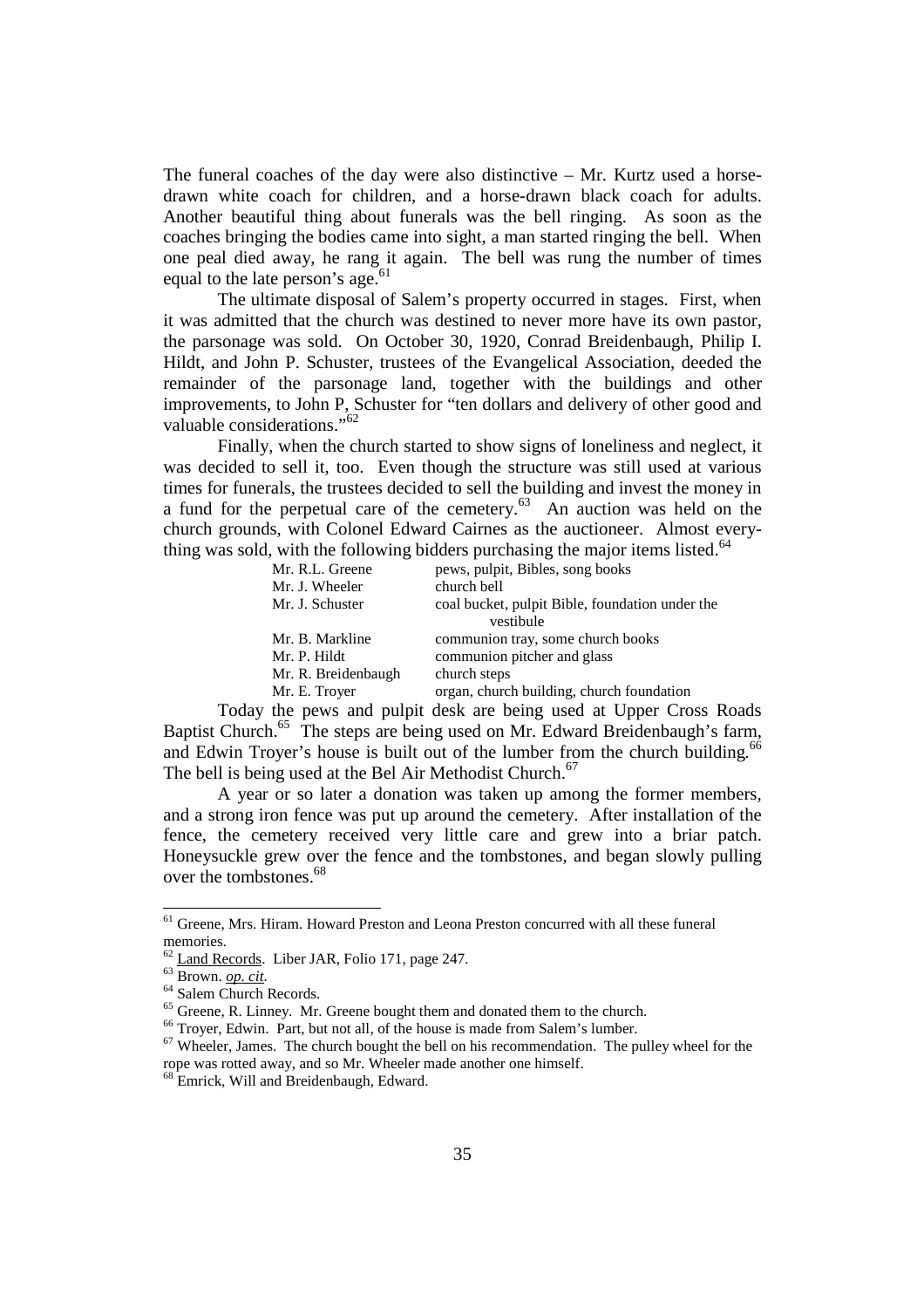This motivated some of the people involved to decide to close the cemetery. At that time there was a high iron fence around the Heil lots, and the men decided that it would get in the way when they took the horse teams through to work up the ground. They went to the Grosses and Kinharts, descendents of the Heils, and got their permission to remove the fence – but the men had to promise to put back fence after they were done. The cemetery was cleaned, and the men put all the broken and misplaced tombstones in the corner of the plot – years later these stones were permanently removed. After the clearing and cleaning, the Grosses and Kinharts looked at the cemetery and told the men to forget the fence – that the cemetery looked better without it. The fence today is on the farm of Dr. James Gross.<sup>69</sup>

Later John A. Horn, son of Henry I. Horn, had some ideas for improving the appearance of the cemetery. Without asking anyone's permission, he went to work. He removed the three big boxwoods and planted two spruce trees. He took some of the headstones piled in the corner and made the walkway which is right inside the gate. $70$ 

About 1930, the church received national recognition when the story of "Adam and Eve" appeared in *Ripley's Believe It or Not.<sup>71</sup>* The inscriptions on the Rearick tombstones read as follows.

ADAM REARICK EVE

Born March 6, 1799 Born March Died December 19, 1863 Died January 18, 1880

 wife of Adam Rearick, Sr. Rest, loved ones, rest In my hand no price I bring We shall soon meet again Simply to thy cross I cling

#### *Conclusion*

 This was the history of Salem as I found it. I may have omitted a few things, or occasionally added my own expressions, but I have basically written it as I found it. I would like to thank the people who made this paper possible, and to add my own conclusion.

> This… was Salem. This was a people and a church. This was an era in the lives of men. This was a time of immigration. This was a time of segregation. This… is best forgotten.

<sup>&</sup>lt;sup>69</sup> Breidenbaugh, Edward.

<sup>70</sup> Emrick, Will and Breidenbaugh, Edward.

<sup>&</sup>lt;sup>71</sup> Greene, Hiram. The late Honorable John A. Robinson told that to him about fourteen years ago. [editor's note: These tombstones have since been stolen from the cemetery.]